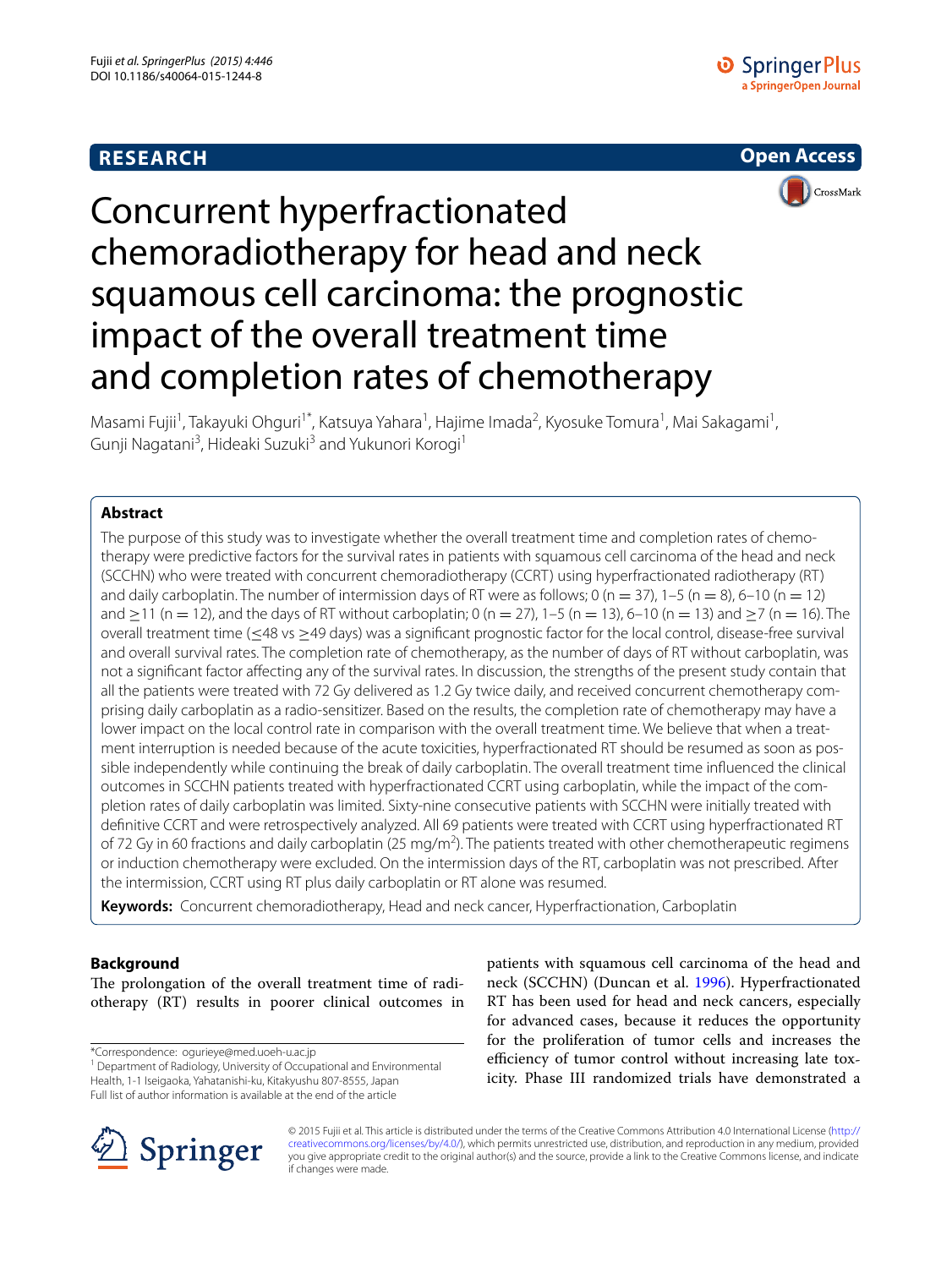significant improvement in the local control of head and neck cancers treated with twice-daily fractionation over once daily fractions (Horiot et al. [1992\)](#page-5-1). Chemoradiotherapy has also been studied intensively in patients with SCCHN, (Marcial et al. [1990](#page-5-2); Munro [1995](#page-5-3)). Concurrent chemoradiotherapy (CCRT) is attractive because chemotherapeutic agents may act as radiosensitizers, and the overall treatment time is not prolonged (Munro [1995](#page-5-3)). In the meta-analyses of head and neck cancers, the survival benefit of chemotherapy given synchronously with RT has been demonstrated (Munro [1995\)](#page-5-3). In this context, concurrent chemoradiotherapy (CCRT) and hyperfractionated RT have been used for SCCHN, and the efficacy of CCRT using hyperfractionated RT was confirmed in a meta-analysis (Budach et al. [2006](#page-5-4)).

There have been only a few reports that have investigated whether the overall treatment time or completion rate of concurrent chemotherapy is a prognostic factor in SCCHN patients treated with CCRT using conventional fractionated RT (Pignon et al. [2000](#page-5-5); Langendijk et al. [2004](#page-5-6)). However, to the best of our knowledge, there have been no reports that have evaluated the prognostic impact of the overall treatment time or completion rate of concurrent chemotherapy in patients treated with CCRT using hyperfractionated RT. The purpose of this study was therefore to investigate the prognostic impact of the overall treatment time and completion rates of chemotherapy in patients with SCCHN who were treated with CCRT using hyperfractionated RT.

### **Results and discussion**

The follow-up ranged from 3 to 120 months (median, 46 months). Table [1](#page-1-0) shows the number of intermission days of RT and days of RT without carboplatin. The 3-year LC, DFS, DMFS and OS rates in all 69 patients were 66, 62, 90 and 75 % respectively. Local recurrence and distant metastasis developed in 24 (39 %) and seven (10 %) patients, respectively.

Table [2](#page-2-0) summarizes the results of the univariate analyses by the Kaplan–Meier approach with log-rank testing to evaluate the impact of certain factors on the survival rates. The number of overall treatment days was a significant prognostic factor for the LC, DFS and OS rates (Figs. [1](#page-2-1), [2\)](#page-2-2). The completion rate of chemotherapy, as the number of days of RT without carboplatin, was not a significant factor associated with any of the survival rates (Fig. [3](#page-3-0)). The clinical stage was a significant factor associated with the LC, DFS DMFS and OS. The T stage was also a significant predictor of the LC, DFS and OS.

In discussion, the present study is the first study to evaluate the overall treatment time of RT and the completion rates of chemotherapy for SCCHN patients treated with CCRT using hyperfractionated RT. The

<span id="page-1-0"></span>**Table 1 The intermission of RT and days of RT without carboplatin**

| Days      | <b>Intermission days</b><br>of RT $n$ $%$ ) | Days of RT without<br>carboplatin n (%) |  |  |
|-----------|---------------------------------------------|-----------------------------------------|--|--|
| $\Omega$  | 37(54)                                      | 27(39)                                  |  |  |
| $1 - 5$   | 8(12)                                       | 13(19)                                  |  |  |
| $6 - 10$  | 12(7)                                       | 13(19)                                  |  |  |
| $11 - 20$ | 11(16)                                      | 13 (19)                                 |  |  |
| $21 -$    | 1(1)                                        | 3(4)                                    |  |  |

strengths of the present study include that all the patients were initially treated with 72 Gy delivered as 1.2 Gy twice daily, and received concurrent chemotherapy comprising daily carboplatin as a radio-sensitizer for the hyperfractionated RT (Chitapanarux et al. [2007\)](#page-5-7). In addition, the patients who received neoadjuvant chemotherapy, followed by radiotherapy, were not included. Therefore, the effects of the overall treatment time and completion rates of daily carboplatin on the clinical outcomes could be evaluated with less bias. Our results confirmed that the overall treatment time was a significant factor predicting the LC, DFS and OS rates, while the completion rate of daily carboplatin was not.

In many of the previous studies of the clinical outcomes of RT alone, an interruption of RT was found to be a significant predictor of the local control (Bese et al. [2007](#page-5-8)). RT alone with a hyperfractionated schedule also showed a significant improvement in the LC and DFS in patients treated with shorter overall treatment times (Leborgne et al. [2001\)](#page-5-9). However, as mentioned in the Introduction, there have been limited clinical reports about treatment interruption in SCCHN patients treated with CCRT (McCloskey et al. [2009;](#page-5-10) Gupta et al. [2009](#page-5-11)). McCloskey et al. reported that RT treatment interruption greater than 1 week was a significant predictor of worse LC after definitive CCRT using cisplatin (most common regimen  $100 \text{ mg/m}^2$  on days 1, 22 and 43) and conventional fractionated RT (McCloskey et al. [2009\)](#page-5-10). Gupta et al. demonstrated that the total cycles ( $\geq$ 6 cycles) of concurrent weekly cisplatin (30 mg/m<sup>2</sup>), as well as a shorter overall treatment time, was a significant prognostic factors for a better LC and DFS (Gupta et al. [2009\)](#page-5-11). In the current study of CCRT using hyperfractionated RT and daily carboplatin, although the rate of completion of chemotherapy was not a prognostic factor, the overall treatment time was a significant predictor. We supposed that the completion rate of chemotherapy may have a lower impact on the LC rate in comparison with the overall treatment time, because the daily low-dose regimen was prescribed mainly as a radio-sensitizer, and the antitumor effects of hyperfractionated RT may strongly depend on the overall treatment time (Leborgne et al. [2001\)](#page-5-9).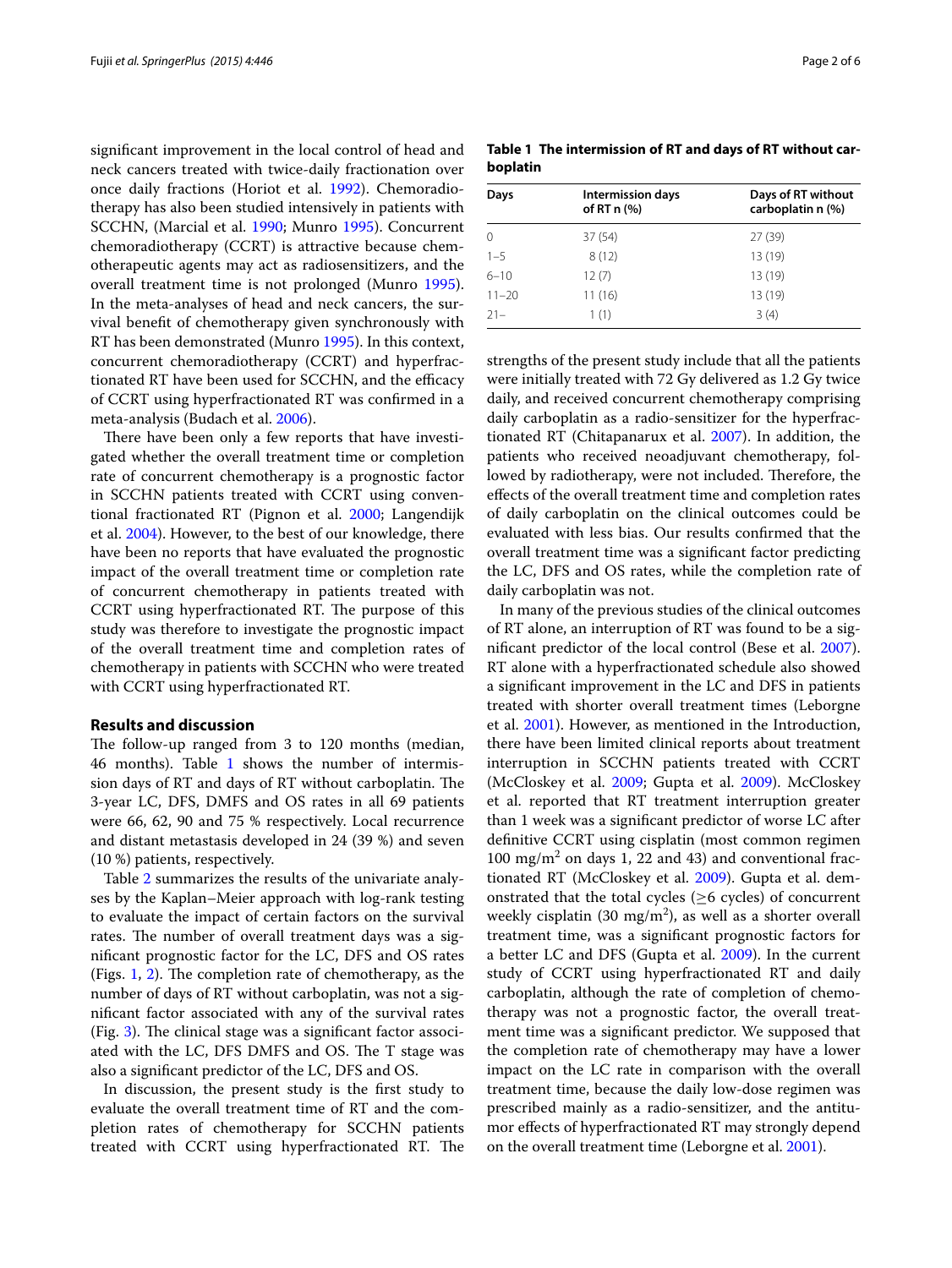|                                      | $\mathsf{n}$ |                  | Local control    |                  | Disease-free survival | <b>Distant metastasis-free</b><br>survival |      | Overall survival |          |
|--------------------------------------|--------------|------------------|------------------|------------------|-----------------------|--------------------------------------------|------|------------------|----------|
|                                      |              | $3$ -year $(\%)$ | $\boldsymbol{p}$ | $3$ -year $(\%)$ | $\boldsymbol{p}$      | 3-year (%)                                 | p    | $3$ -year $(\%)$ | p        |
| Age (years)                          |              |                  | 0.41             |                  | 0.44                  |                                            | 0.81 |                  | 0.82     |
| <65                                  | 33           | 72               |                  | 67               |                       | 87                                         |      | 79               |          |
| $\geq 65$                            | 36           | 62               |                  | 59               |                       | 91                                         |      | 70               |          |
| PS.                                  |              |                  | 0.73             |                  | 0.63                  |                                            | 0.83 |                  | 0.34     |
| $0 - 1$                              | 59           | 68               |                  | 64               |                       | 87                                         |      | 77               |          |
| $2 - 3$                              | 10           | 64               |                  | 58               |                       | 100                                        |      | 61               |          |
| Clinical stage                       |              |                  | 0.007            |                  | 0.0009                |                                            | 0.01 |                  | < 0.0001 |
| $ -  $                               | 35           | 84               |                  | 84               |                       |                                            |      | 100              |          |
| $III - IV$                           | 34           | 50               |                  | 39               |                       |                                            |      | 49               |          |
| Tumor stage                          |              |                  | < 0.0001         |                  | < 0.0001              |                                            | 0.17 |                  | < 0.0001 |
| $T1-2$                               | 55           | 79               |                  | 74               |                       | 80                                         |      | 87               |          |
| $T3-4$                               | 14           | 23               |                  | 17               |                       | 90                                         |      | 34               |          |
| N stage                              |              |                  | 0.05             |                  | 0.0091                |                                            | 0.01 |                  | 0.0012   |
| N <sub>0</sub>                       | 38           | 77               |                  | 77               |                       | 97                                         |      | 94               |          |
| $N1-3$                               | 31           | 54               |                  | 43               |                       | 76                                         |      | 52               |          |
| Overall treatment (days)             |              | 0.039            |                  | 0.015            |                       | 0.11                                       |      | 0.02             |          |
| $\leq 48$                            | 45           | 78               |                  | 74               |                       | 91                                         |      | 84               |          |
| $\geq 49$                            | 24           | 48               |                  | 41               |                       | 85                                         |      | 56               |          |
| Days of RT without carboplatin       |              | 0.69             |                  | 0.61             |                       | 0.82                                       |      | 0.21             |          |
| $\leq 5$                             | 40           | 68               |                  | 64               |                       | 83                                         |      | 80               |          |
| $\geq 6$                             | 29           | 64               |                  | 41               |                       | 95                                         |      | 67               |          |
| Hemoglobin at the start of RT (g/dl) |              | 0.30             |                  | 0.22             |                       | 0.66                                       |      | 0.02             |          |
| <12                                  | 18           | 51               |                  | 44               |                       | 83                                         |      | 57               |          |
| $\geq$ 12                            | 51           | 71               |                  | 68               |                       | 92                                         |      | 82               |          |

<span id="page-2-0"></span>





<span id="page-2-1"></span>A prolonged overall treatment time is a well-known factor that has a negative impact on the outcome of SCCHN due to tumor cell repopulation (Hoffstetter et al. [1997](#page-5-12); Tarnawski et al. [2002](#page-5-13); Suwinski et al. [2003](#page-5-14)). <span id="page-2-2"></span>Nishimura et al. reported that an overall treatment time longer than 49 days was significantly associated with a poor local control rate in patients with T1 or T2 glottic carcinoma; a 1-week interruption of RT significantly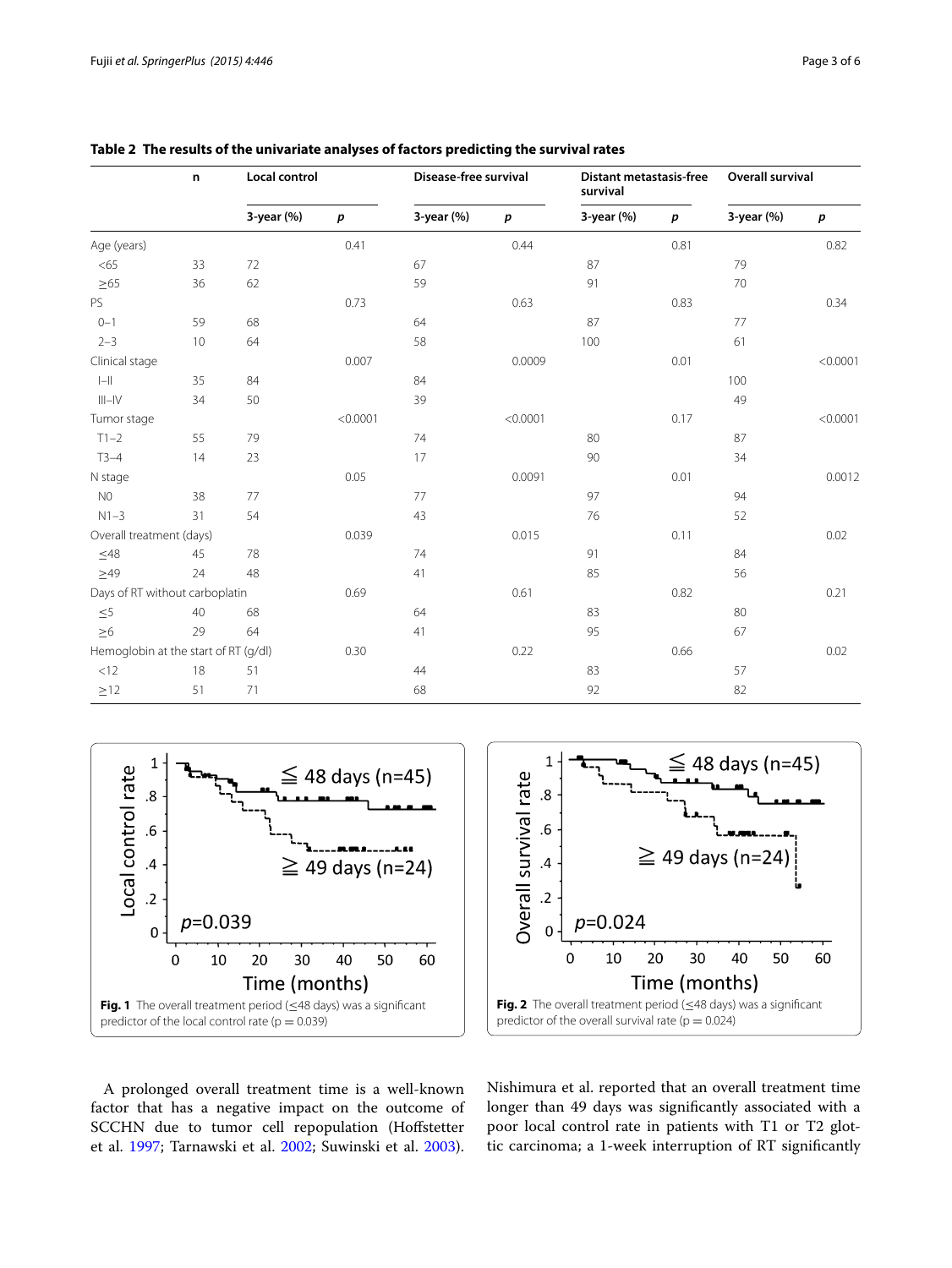

<span id="page-3-0"></span>reduced the 5-year local control probability of T1 glot-tic tumors from 89 to 74 % (Nishimura et al. [1996](#page-5-15)). Kawashima et al. also indicated that the patients who had received 70 Gy/≤49 days for accelerated fractionation RT achieved a better local control rate than those who had received other, more conservative total dose/overall treatment time with statistical significance in patients with T2 or worse hypopharyngeal cancer (Kawashima et al. [2007](#page-5-16)). According to these clinical results, we chose  $≤49$  and  $≥49$  days as the difference in treatment time, and recommended that patients receive radiation therapy for a maximum of 48 days and no longer, because we confirmed that the overall treatment time  $(\leq 49 \text{ days})$  was a significant prognostic factor for the survival rates in the current study.

Hyperfractionated RT has resulted in increased severe acute complications requiring intensive nutritional support for the completion of treatment in some patients. Wang et al. suggested that a prolongation of the treatment gap for more than 14 days adversely affected the local control in patients with locally advanced head and neck cancer treated with accelerated hyperfractionated radiation therapy, and the midcourse treatment gap should be kept as short as possible (Wang et al. [1996\)](#page-5-17). In a Phase III trial of hyperfractionated RT with or without concurrent chemotherapy for locally advanced head and neck cancer, combined treatment for advanced head and neck cancer was more efficacious than hyperfractionated RT alone (Brizel et al. [1998](#page-5-18)). This trial included planned treatment breaks to avoid the withdrawal of the recruited subjects due to acute toxicity; eventually, the treatment time of RT in the hyperfractionated RT arm averaged 42 days, while that in the hyperfractionated RT plus concurrent chemotherapy arm averaged 47 days (Brizel et al. [1998\)](#page-5-18). However, the long-term follow-up in the Phase III Radiation Therapy Oncology Group (RTOG) 0129 trial indicated no difference in the overall survival or late toxicity with the use of accelerated-hyperfractionated vs standard RT plus cisplatin in patients with locally advanced head and neck cancer (Nguyen-Tan et al. [2014](#page-5-19)). Based on the results of the present study of CCRT using hyperfractionated RT and daily carboplatin, we believe that when a treatment interruption is needed because of the acute toxicities, hyperfractionated RT should be resumed as soon as possible independently while continuing the break of daily carboplatin.

Regarding the limitations associated with this study, it was a retrospective case series, so the possibility that there was some selection bias with regard to the prognostic factors could not be ruled out, although all of the patients received definitive CCRT using hyperfractionated RT of 70 Gy in 60 fractions and daily carboplatin, and were initially treated with non-surgical management. The treatment regimen of CCRT using hyperfractionated RT and daily carboplatin differed from the standard therapy, such as CCRT using conventional fractionation and cisplatin. However, a Phase III randomized trial of CRT using cisplatin vs. carboplatin for head and neck cancer demonstrated that there was no difference in the survival rates between cisplatin and carboplatin, and the completion rates of carboplatin was higher than that of cisplatin (Chitapanarux et al. [2007](#page-5-7)). In addition, a significant improvement in the local control of head and neck cancers treated with twice-daily fractionation over once daily fractions in Phase III randomized trials for RT monotherapy for head and neck cancer was observed (Horiot et al. [1992](#page-5-1)). Therefore, we chose this regimen presuming an improvement in the treatment results in patients with SCCHN. A formal prospective trial is necessary to determine the prognostic impact of the overall treatment time and completion rate of chemotherapy in patients treated with CCRT using hyperfractionated RT.

## **Conclusions**

In conclusion, this study demonstrated that the longer overall treatment time may have a negative impact on the clinical outcomes in SCCHN patients treated with concurrent CCRT using hyperfractionated RT and daily carboplatin, while the completion rates of daily carboplatin may not affect the clinical outcomes. When the acute toxicities that need the treatment interruption occur, it is important to consider the early resume of hyperfractionated RT without restart of the daily carboplatin.

## **Methods**

From June 1999 to January 2010, 608 consecutive patients with primary head and neck cancer were prospectively recorded in the database for RT at the authors' institution. The following requirements had to be met for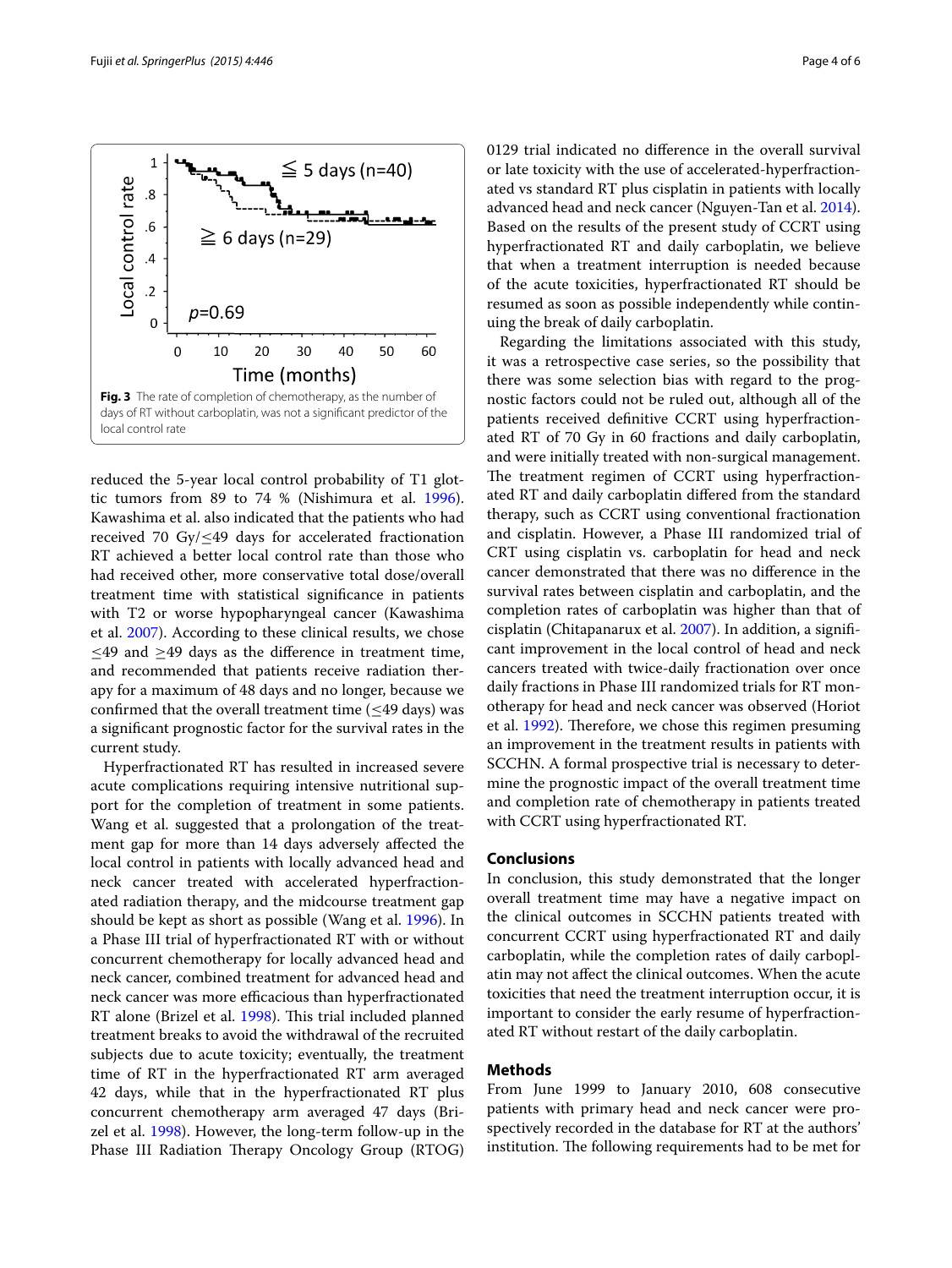patients to be included in this retrospective study: a pathologically confirmed SCCHN, treated with concurrent chemoradiotherapy (CCRT) using hyperfractionated RT of 72 Gy in 60 fractions and daily carboplatin (25 mg/m<sup>2</sup>), without distant metastatic disease. The following patients were excluded: those who had been treated with neoadjuvant chemotherapy, had received transoral debulking microsurgery and those who had postoperative disease. Sixty-nine patients were selected from the database and were retrospectively analyzed. Written informed consent for treatment was obtained from all patients. The study was approved by the Institutional Review Board of the authors' institution.

The characteristics of the patients are listed in Table [3](#page-4-0). The performance status and tumor invasion were evaluated at the start of our treatment. Staging was achieved by clinical examination, CT and endoscopic examination, and in some cases, magnetic resonance imaging (MRI) and 18-Fluoro-deoxyglucose positron emission tomography (FDG-PET). All 69 patients were treated with two daily fractions of radiation of 1.2 Gy (total dose, 72 Gy), with a 6-h interval between fractions. Computed tomography-assisted three-dimensional treatment planning (Xio or FOCUS; CMS Japan, Tokyo, Japan) was used to determine the radiation fields. Uninvolved nodal areas of the neck were treated with 43.2 Gy/36 Fr. The primary tumor and gross nodal disease were treated with 72 Gy/60 Fr. Prophylactic neck irradiation for uninvolved nodal areas was not performed in 14 patients with T2N0M0 glottic cancer of the larynx.

The detailed irradiation and concurrent chemotherapy schedules are shown in Fig. [4.](#page-5-20) Carboplatin was planned to be administered as an intravenous bolus immediately before the first daily fraction at a dose of 25  $\text{mg/m}^2$  on every treatment day. On the intermission days of the hyperfractionated RT, carboplatin was not prescribed. After the intermission, CCRT using hyperfractionated RT plus daily carboplatin or hyperfractionated RT alone was resumed.

In all patients, complete head and neck examinations, including flexible laryngoscopy, were performed after the completion of CCRT and every 1–3 months for the first year, every 2–3 months for the second and third years and every 2–6 months for the fourth and fifth years after the CCRT. CT scans were performed every 3–6 months at the discretion of the clinician, and in some patients, fluorodeoxyglucose positron emission tomography/computed tomography (FDG-PET/CT) or magnetic resonance imaging (MRI) was additionally used.

The local control (LC), defined as failure to have a recurrence within the radiation field, the disease-free survival (DFS), distant metastasis-free survival (DMFS) and overall survival (OS) rates were calculated from the

## <span id="page-4-0"></span>**Table 3 The patient characteristics**

| Variable                     | $n = 69 (%)$             |  |  |  |
|------------------------------|--------------------------|--|--|--|
| Age (years)                  |                          |  |  |  |
| Median (range)               | 69 (40-85)               |  |  |  |
| Gender                       |                          |  |  |  |
| Male                         | 60 (87)                  |  |  |  |
| Female                       | 9(13)                    |  |  |  |
| Performance status           |                          |  |  |  |
| $\mathbf 0$                  | 12 (17)                  |  |  |  |
| 1                            | 46 (67)                  |  |  |  |
| $\overline{2}$               | 10(15)                   |  |  |  |
| $\overline{3}$               | 1(1)                     |  |  |  |
| Tumor type, TNM <sup>a</sup> |                          |  |  |  |
| Nasopharyngeal ca.           | 5(7)                     |  |  |  |
| T1N2M0                       | 1                        |  |  |  |
| T1N3M0                       | 1                        |  |  |  |
| T2N1M0                       | 3                        |  |  |  |
| Oropharyngeal ca.            | 15 (22)                  |  |  |  |
| T1N0M0                       | 1                        |  |  |  |
| T1N2M0                       | $\overline{4}$           |  |  |  |
| T2N0M0                       | $\mathbf{1}$             |  |  |  |
| <b>T2N1M0</b>                | $\overline{2}$           |  |  |  |
| T2N2M0                       | 1                        |  |  |  |
| T3N1M0                       | 1                        |  |  |  |
| T4N1M0                       | 1                        |  |  |  |
| T4N2M0                       | 1                        |  |  |  |
| T4N3M0                       | 3                        |  |  |  |
| Hypopharyngeal ca.           | 22 (32)                  |  |  |  |
| T1N0M0                       | $\overline{2}$           |  |  |  |
| T1N2M0                       | 1                        |  |  |  |
| T2N0M0                       | 8                        |  |  |  |
| T2N1M0                       | 1                        |  |  |  |
| T2N2M0                       | $\overline{4}$           |  |  |  |
| <b>T3N2M0</b>                | $\overline{\phantom{a}}$ |  |  |  |
| T4N0M0                       | $\overline{2}$           |  |  |  |
| T4N2M0                       | $\overline{2}$           |  |  |  |
| Laryngeal ca.                | 27 (39)                  |  |  |  |
| T2N0M0                       | 22                       |  |  |  |
| T2N1M0                       | 1                        |  |  |  |
| T2N2M0                       | $\overline{2}$           |  |  |  |
| T3N0M0                       | 1                        |  |  |  |
| <b>T3N2M0</b>                | 1                        |  |  |  |

<sup>a</sup> International Union Against Cancer tumor, node, metastasis classification, 6th edition

start of RT using the Kaplan–Meier method. The statistical significance of the differences between the actuarial curves was assessed using the log-rank test. To identify prognostic factors for the survival rates, univariate analyses were performed using the age, performance status, clinical stage, T stage, N stage, overall treatment days,